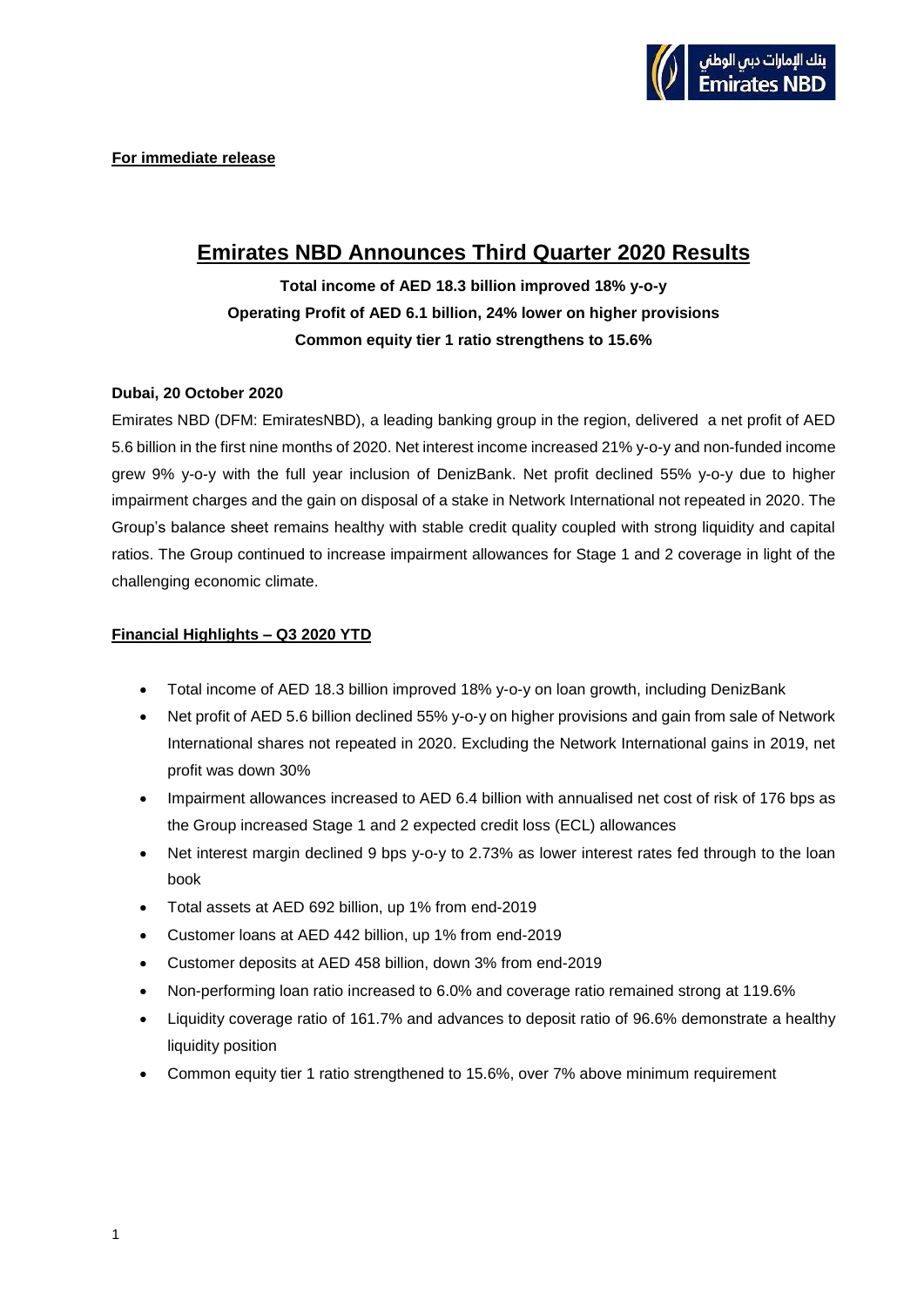

**Hesham Abdulla Al Qassim, Vice Chairman and Managing Director, Emirates NBD said:** "Emirates NBD delivered a net profit of AED 5.6 billion in the first nine months of 2020 and maintained a strong balance sheet. The UAE Government has followed its earlier decisive action to protect the health of UAE residents with clear, prescriptive and measured guidelines to reopen the economy with safety continuing to be the top priority. The UAE Central Bank's Targeted Economic Support Scheme has been influential in supporting customers and banks now in order to prevent credit issues arising later. I am proud that Emirates NBD have provided assistance to customers affected by coronavirus as well as being actively involved in community initiatives. The Bank's results reflect a pick-up in economic activity during the third quarter and Emirates NBD has a strong balance sheet which we will continue to use to help drive economic growth.. We are grateful to the UAE's wise leadership during these challenging times."

**Commenting on the Group's performance, Shayne Nelson, Group Chief Executive Officer said:** "Despite the challenging conditions that individuals and businesses have faced over the last six months, Emirates NBD has remained profitable and maintained a strong balance sheet. We have used that strength to support our customers affected by the disruption casued by Covid-19 to help avoid credit issues developing in future. As the economy has started to reopen, we continue to provide nearly AED 6.6 billion of interest and principal deferrals to over 98,500 customers. The safety and well-being of our customers and employees remains our top priority. As branches and offices reopen, we have maintained additional deep cleaning and sterilization protocols and provided training in precautionary measures to frontline staff. Throughout the year, we have seen more customers utilise our digital banking offering as a secure and safe platform through which to bank."

**Patrick Sullivan, Group Chief Financial Officer said:** "The operating profit of AED 6.1 billion in the first nine months of 2020 was resilient given the challenging operating environment. Net interest income declined throughout 2020 due to lower interest rates but non-funded income improved in the third quarter of 2020 as volumes picked-up following the acute disruption in Q2 2020. The cost-to-income ratio was brought back within guidance following earlier management actions in response to lower income. Excluding last year's gain on disposal of Network International shares, net profit declined 30% as higher income from the inclusion of DenizBank was more than offset by additional credit impairment provisions as the Group boosted Stage 1 and 2 coverage ratios. Emirates NBD continues to have a good operating performance, coupled with a robust balance sheet to help navigate multiple challenges from low interest rates and uncertain economic growth. The Group continues to operate with strong liquidity and healthy capital ratios."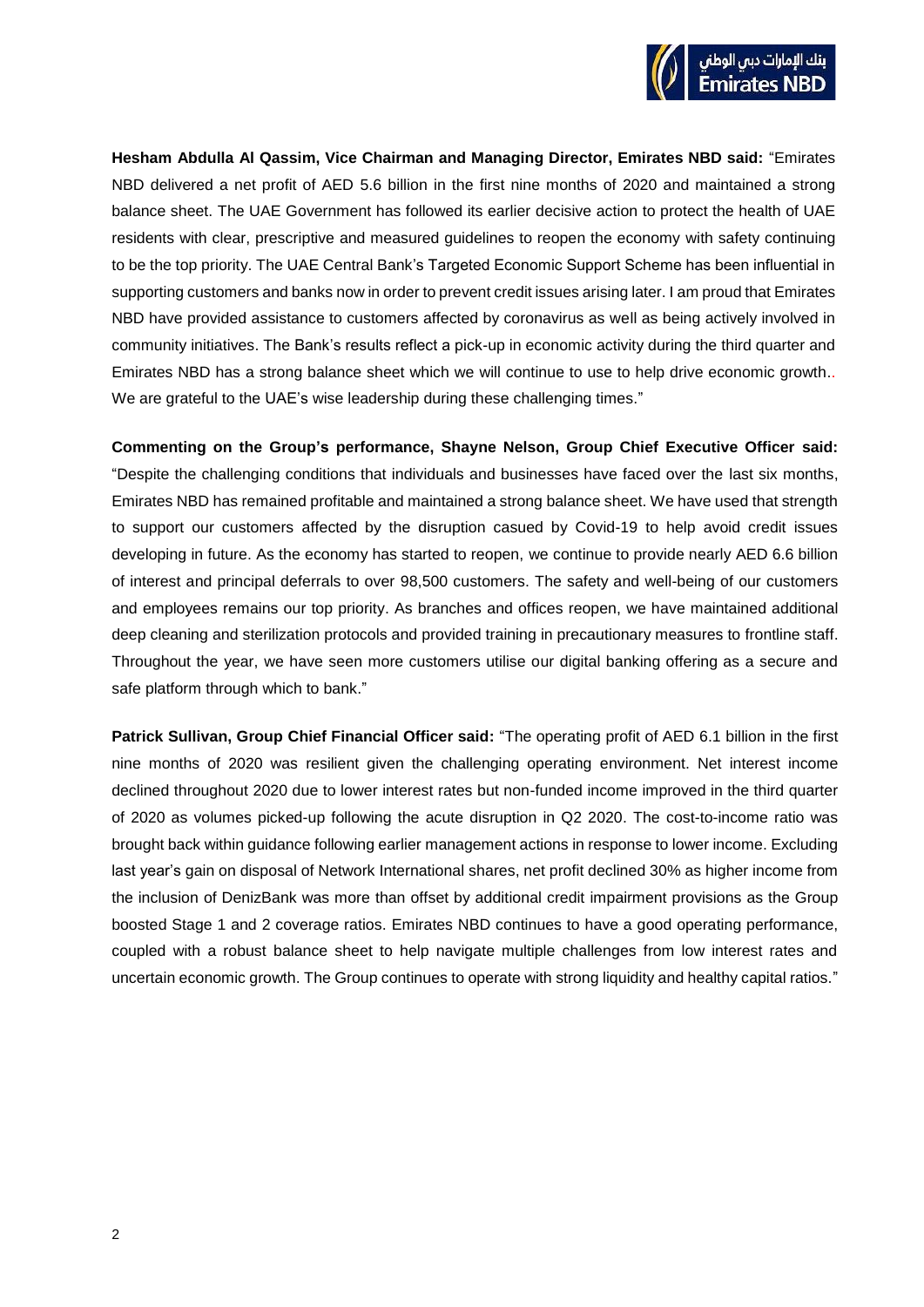# **Financial Review**

| <b>AED million</b>                     | 9 month period<br>ended | 9 month period<br>ended | Better /<br>(Worse) |
|----------------------------------------|-------------------------|-------------------------|---------------------|
|                                        | 30-Sep-20               | 30-Sep-19               | (%)                 |
| Net interest income                    | 13,443                  | 11,122                  | 21%                 |
| Non-funded income                      | 4,834                   | 4,419                   | 9%                  |
| <b>Total income</b>                    | 18,277                  | 15,541                  | 18%                 |
| Operating expenses                     | (5,809)                 | (4,706)                 | (23)%               |
| <b>Pre-impairment operating profit</b> | 12,467                  | 10,835                  | 15%                 |
| Impairment allowances                  | (6, 361)                | (2,755)                 | (131)%              |
| <b>Operating profit</b>                | 6,106                   | 8,080                   | $(24)\%$            |
| Gain on disposal of Stake in NI        | ٠                       | 4,389                   | n/a                 |
| Share of profits from associates       | 9                       | 18                      | (50)%               |
| Gain on bargain purchase               |                         | 142                     | n/a                 |
| Taxation charge                        | (468)                   | (145)                   | (222)%              |
| <b>Net profit</b>                      | 5,647                   | 12,483                  | (55)%               |
| Cost to income ratio                   | 31.8%                   | 30.3%                   | (1.5)%              |
| Net interest margin                    | 2.73%                   | 2.82%                   | (0.09)%             |
| Adjusted EPS (AED)*                    | 0.82                    | 1.37                    | (0.55)              |
| Return on Tangible Equity (%)*         | 10.5%                   | 19.1%                   | (8.6)%              |
| <b>AED billion</b>                     | as at                   | as at                   | Better /<br>(Worse) |
|                                        | 30-Sep-20               | 31-Dec-19               | (%)                 |
| <b>Total assets</b>                    | 692.1                   | 683.3                   | 1%                  |
| Loans                                  | 442.3                   | 437.4                   | 1%                  |
| Deposits                               | 458.0                   | 472.2                   | (3)%                |
| NPL Ratio (%)                          | 6.0%                    | 5.6%                    | (0.4)%              |
| Impaired Loan Coverage Ratio (%)       | 119.6%                  | 112.3%                  | 7.3%                |
| Capital Adequacy Ratio (%)             | 19.1%                   | 18.5%                   | 0.6%                |
| Tier 1 Ratio (%)                       | 18.0%                   | 17.4%                   | 0.6%                |
| Common Equity Tier 1 Ratio (%)         | 15.6%                   | 15.3%                   | 0.3%                |

\*Adjusted for the gain on disposal of Network International shares.

Total income for the first nine months of 2020 amounted to AED 18,277 million; an increase of 18% compared with AED 15,541 million during the same period in 2019. Net interest income improved 21% y-o-y in to AED 13,443 supported by the income contribution from DenizBank. Excluding DenizBank, net interest income declined 11% y-o-y due to lower margins.

Total Non-funded income improved 9% y-o-y on the back of higher fee income from DenizBank. Excluding DenizBank, non-funded income declined 19% on lower lower volumes due to the impact of Covid-19.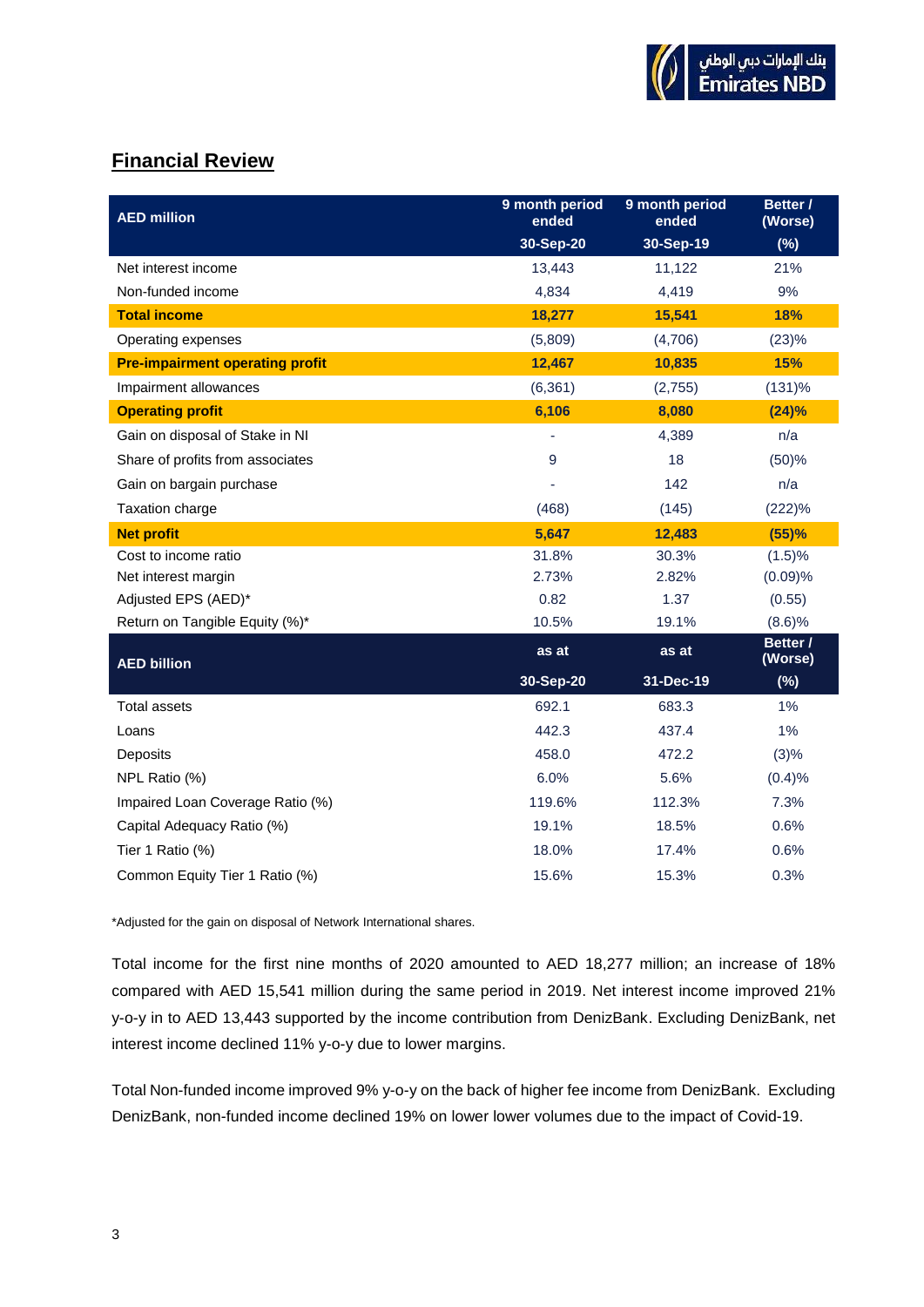Costs for the first nine months of 2020 increased by 23% to AED 5,809 million due to the inclusion of DenizBank. Costs improved 5% y-o-y excluding DenizBank. The cost-to-income ratio at 31.8% remains within management guidance of 33%.

During the first nine months of 2020, the Non-Performing Loan Ratio increased to 6.0%. The impairment charge during this period of AED 6,361 million is 131% higher y-o-y as Stage 1 and 2 coverage increased.

The Group's net profit of AED 5,647 million in the first nine months of 2020 is 55% below that posted in the comparable period in 2019. The decline in net profit was driven by higher provisions and no repeat of the gain on disposal of Network International shares in 2019. Net profit was down 30% excluding the Network International gain in 2019.

Loans increased by 1% since the beginning of the year while Deposits were down 3% mainly due to a lower AED contribution from DenizBank. Liquidity remains strong with the Liquidity Coverage ratio at 161.7% as at 30 September 2020 and the Advances to Deposits Ratio at 96.6%. In the first nine months of 2020, the Group raised AED 17.1 billion of term debt in seven currencies including three benchmark senior public bond issues and private placements with maturities out to 30 years.

As at 30 September 2020, the Group's Common Equity Tier 1 ratio is 15.6%, Tier 1 ratio is 18.0% and Capital Adequacy ratio is 19.1%.

# **Business Performance**

## **Retail Banking & Wealth Management (RBWM)**

RBWM delivered a healthy performance in the first nine months of 2020 with total income of AED 5,875 million, down 4% as higher net interest income was more than offset by a decline in non-funded income due to lower volumes from the impact of Covid-19.

Costs of AED 1,499 million for the first nine months of 2020 were 10% lower y-o-y as recent cost management initiatives took effect. The impairment allowances for stage 1 and 2 were higher y-o-y in anticipation of a potential deterioration in credit quality in subsequent quarters. The credit quality of newly originated retail book remains robust.

Liabilities grew by 6% or AED 9.7 billion during the year supported by customer campaigns and strong Current & Savings Account growth. Customer advances were 1% lower during the year on reduced activity from the Covid-19 disruption. The Division continues to offer relief to impacted customers with the provision of instalment holidays. As of end-September 2020, RBWM provided AED 793 million of installment deferrals to 58,600 customers, offering assistance to 8% of its customer base. In addition, a debt restructuring program was rolled out to support customers impacted by furloughs and temporary pay revisions, with proportionate reduction in monthly instalment amounts.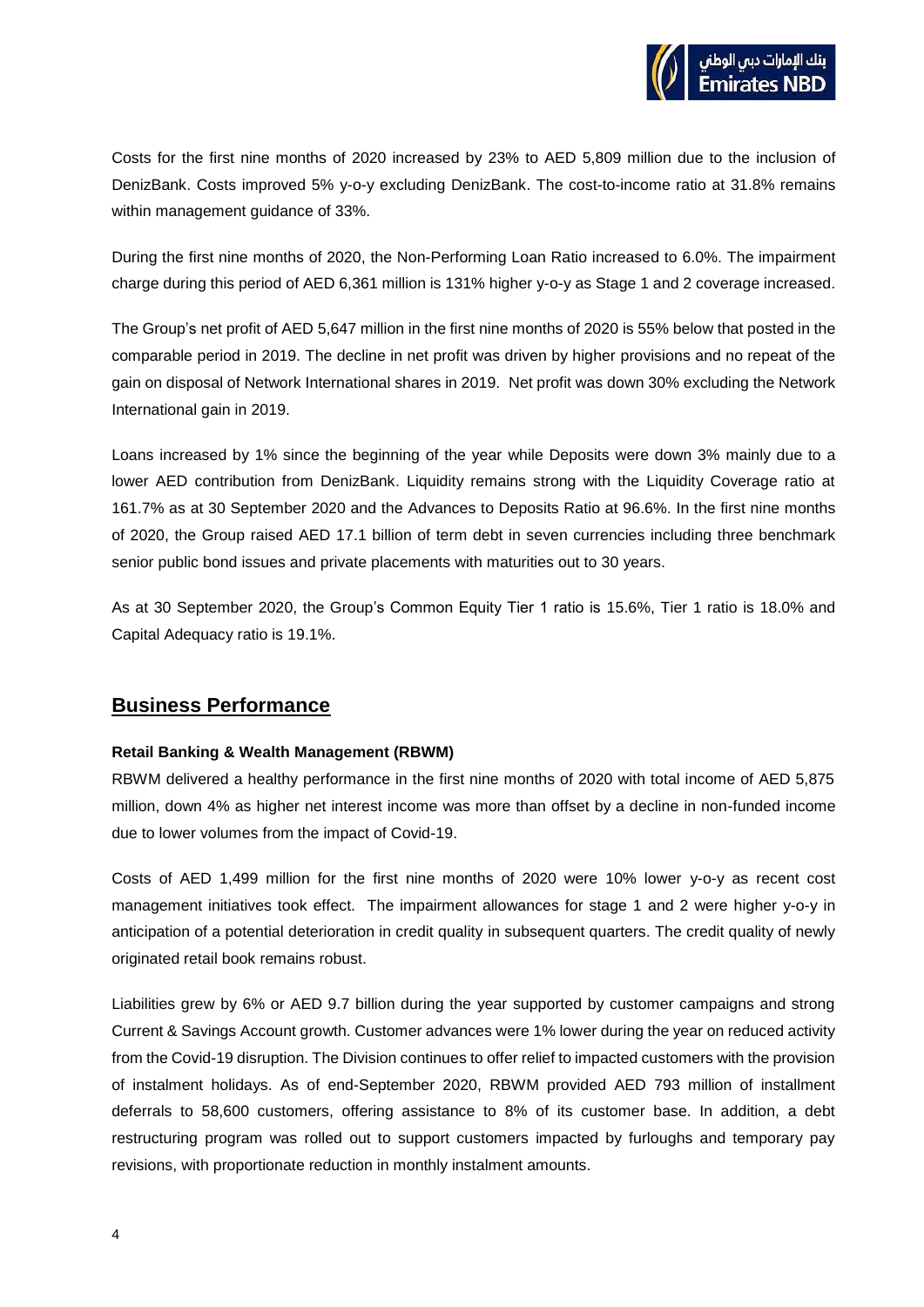Digital usage continued to rise with over three-quarters of RBWM customers digitally active and 96% of all transactions being done digitally and outside the branch. Contactless payments increased rapidly and constitutes over 80% of all POS transactions. Liv., the lifestyle digital bank for millennials continued to scale up its KSA operation and enhanced its UAE proposition with the introduction of a new landing page that facilitates customers in carrying out travel, cinema, restaurant and entertainment bookings.

Private Banking Group delivered a healthy 8% increase in total income compared with the corresponding period in 2019, led by a 42% increase in fee income. A virtual investment outlook webinar was conducted to update customers on market performance and strategies. Investment performance at Emirates NBD Asset Management continued to improve with several new client mandates being received.

### **Corporate & Institutional Banking (C&IB)**

C&IB delivered total income of AED 4,564 million for the nine months of 2020, 2% lower compared with the corresponding period in 2019. Net profits were down 1% on lower income which was partially offset by lower impairment allowances.

Net interest income of AED 3,548 million for the first nine months of 2020 was in line with the corresponding period in 2019 as lending growth helped mitigate margin compression due to lower interest rates.

Fee income of AED 1,016 million for the first nine months of 2020 declined 8% compared to the corresponding period in 2019 as lower economic activity affected lending fee and commission income although this was partially offset by higher income from investment banking and treasury sales.

Costs for the first nine months of 2020 were 5% lower compared with 2019 as cost management actions took effect. As part of the Bank's digitization program, Transaction Banking Services continues to invest in technology to enhance its product offering.

In terms of balance sheet, assets grew by 3% mainly due to growth in lending activity. Deposits were 9% higher with a continued focus on growing CASA balances reflecting the Group's aim on lowering its average cost of funding while maintaining liquidity at an optimum level.

The credit quality of newly originated business continued to be stable. Net impairment allowances were lower for the first nine months of 2020 despite higher Stage 1 and 2 allowances as a corporate debt restructuring improved the credit profile.

We continue to provide support to our clients across all key sectors to cope with the business disruption caused by Covid-19, including interest and principal deferral relief for up to six months and reduced bank charges on transactions through digital channels.

## **Global Markets & Treasury (GM&T)**

GM&T reported total income of AED (146) million for the first nine months of 2020 due to a decline in net interest income from lower interest rates.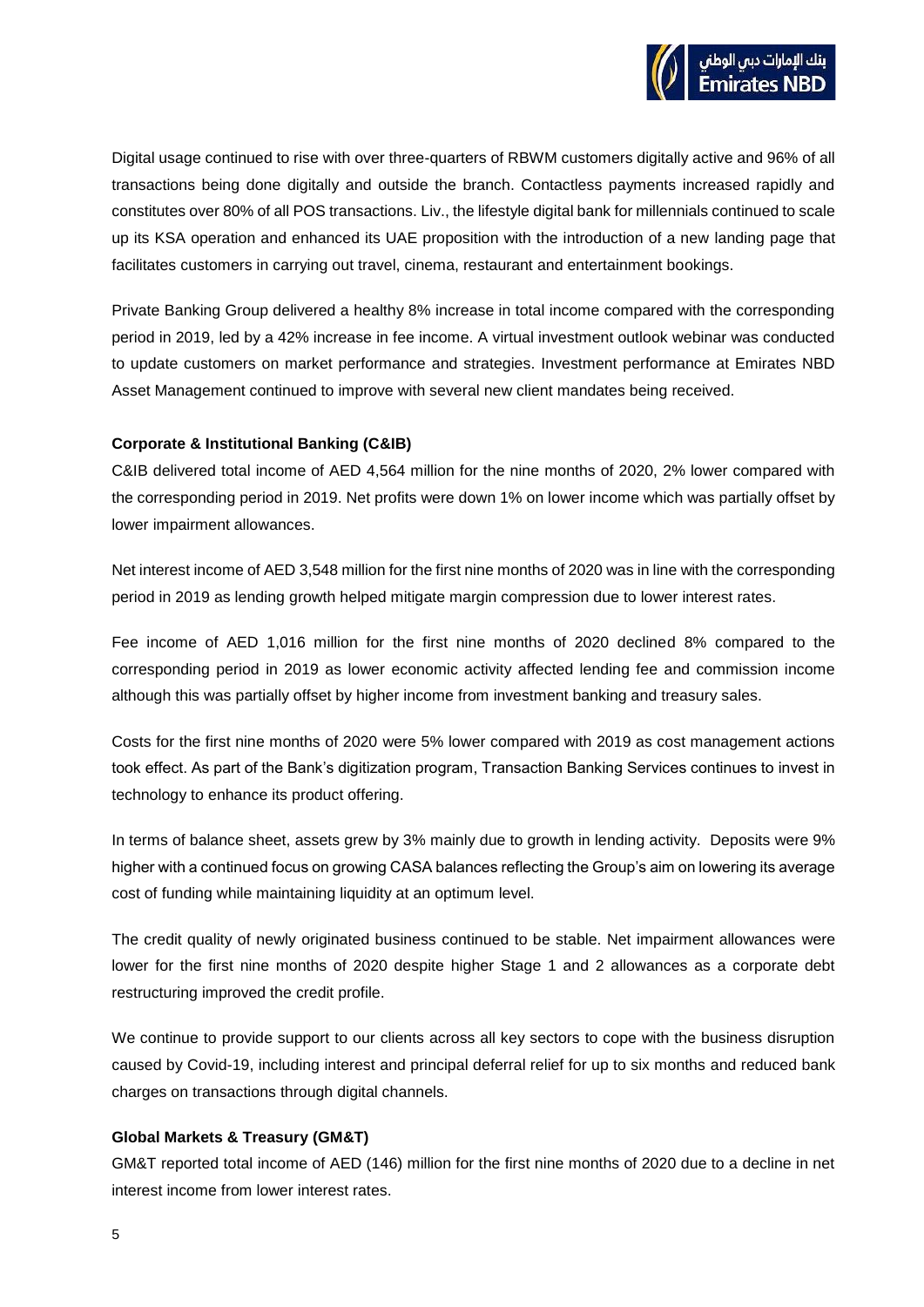The Sales and Trading desks delivered a solid performance despite significant market volatility with Credit Trading revenue growing by 46%.

Group Funding raised AED 17.1 billion of term funding in 2020, through three benchmark senior public bond issues including a successful benchmark Sukuk by Emirates Islamic and AED 11.7 billion of private placements with maturities out to 30 years.

### **Emirates Islamic (EI)**

EI reported a net loss of AED 311 million for the first nine months of 2020 mainly due to higher impairments on its financing and investment book. EI's total income of AED 1,574 million for the first nine months of 2020 was down 23% compared to the same period last year due to lower income from financing receivables and investments and lower fee and commission income due to the economic disruption caused by Covid-19.

EI's total assets reached AED 70.1 billion as at 30 September 2020. Financing and Investing Receivables increased by 9% to AED 41 billion since the start of year and Customer deposits grew by 1% to AED 45.9 billion. CASA balances represented 70% of total customer accounts. EI's headline Financing to Deposit ratio at 89% is comfortably within the management's target range. EI successfully issued a benchmark fiveyear senior Sukuk during Q3 which further improved the liquidity profile of the Bank.

#### **DenizBank**

DenizBank contributed total income of AED 5,911 million and net profit of AED 1,239 million to the Group for the first nine months of 2020. It had total assets of AED 127 billion, net loans of AED 79 billion and deposits of AED 87 billion at the end of September 2020. DenizBank is the fifth largest private bank in Turkey with wide presence through a network of 742 branches and over 3,000 ATMs. It operates with 706 branches in Turkey and 36 in other territories (Austria, Germany, Bahrain), and its 14,000 employees serve around 14 million customers.

# **Outlook**

Recent economic data suggests there has been some recovery in global economic activity, but activity remains well below its level at the beginning of 2020. Monetary policy remains highly accommodative, but some of the emergency fiscal stimulus programs are winding down and governments are mindful of widening deficits and increasing debt levels. The Group's Research team forecasts a 5.5% contraction in the UAE economy this year, as both oil and non-oil sectors are impacted by the coronavirus. UAE GDP growth is expected to grow by 1.2% in 2021, with non-oil sector growth forecast to grow by 2.5% next year.

**-ENDS-**